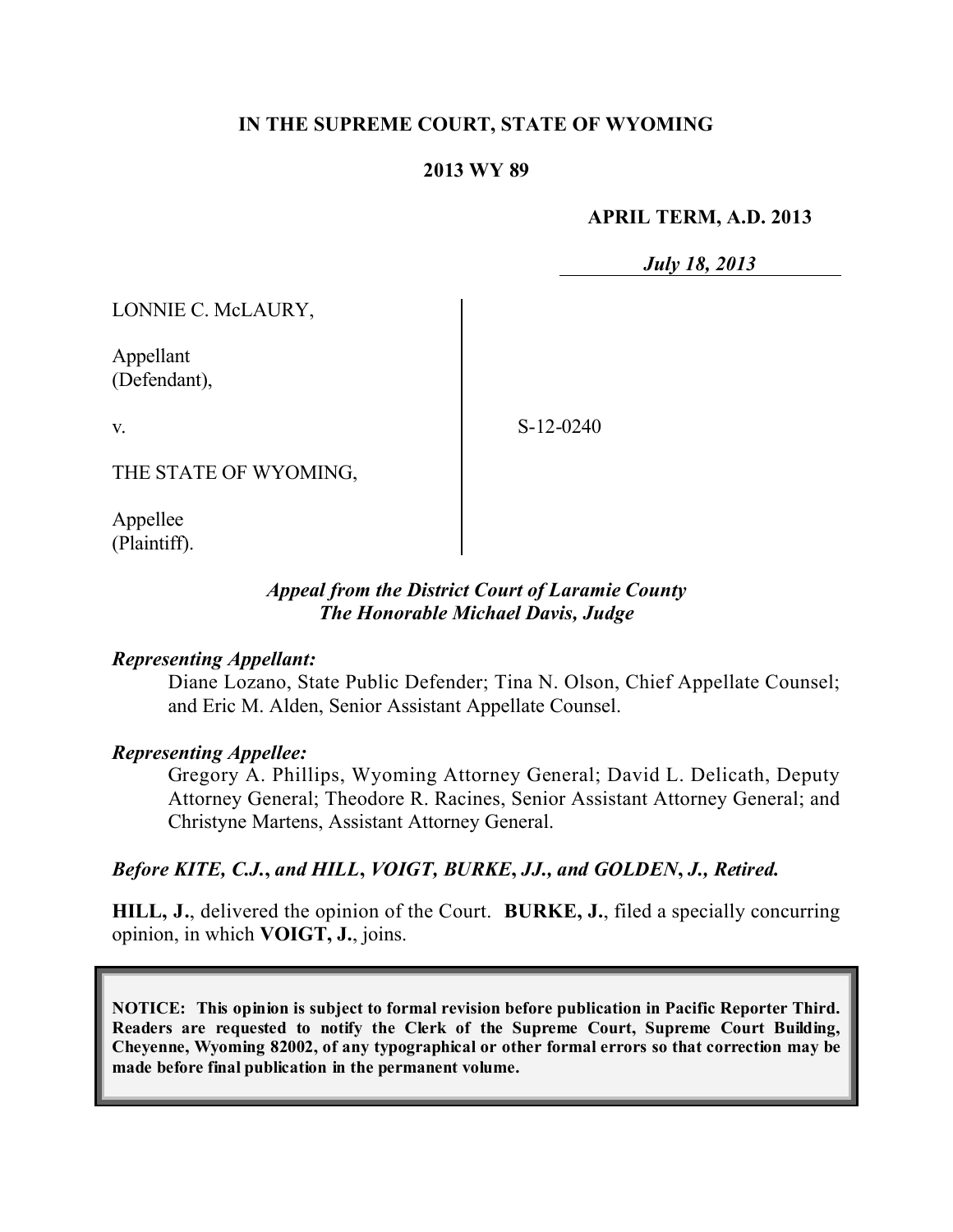**HILL,** Justice.

[¶1] A jury convicted Lonnie McLaury of sexual assault in the first degree in violation of Wyo. Stat. Ann. § 6-2-302(a)(iii). On appeal, McLaury contends that the district court abused its discretion when it allowed a sexual assault nurse examiner (SANE nurse) to testify, over his objection, as to the statements made by the victim during the physical examination of her. We affirm the district court.

# **ISSUE**

[¶2] McLaury presents one issue:

Did the trial court abuse its discretion in allowing hearsay testimony?

# **FACTS**

[¶3] On September 27, 2010, the victim and her boyfriend went to visit a friend at his apartment. Lonnie McLaury was also there. While watching television, the victim and her boyfriend fell asleep. The victim was awakened by McLaury digitally penetrating her vagina. She realized the person was McLaury and immediately woke her boyfriend, who told McLaury to stop, grabbed his arm, and threatened to cut his fingers off. The victim and her boyfriend immediately left the apartment.

[¶4] After leaving, the victim and her boyfriend drove to the Cheyenne Police Department where they reported the incident. The police officer then asked the victim if she would like to go to the hospital, and she stated that she would. A police report was filed after the victim's report and after the examination at the hospital.

[¶5] Based on the police report, McLaury was charged with one count of first degree sexual assault under  $\S$  6-2-302(a)(iii). The case went to jury trial, where the SANE nurse testified for the prosecution. Prior to testifying, however, McLaury requested that the district court prohibit the SANE nurse from repeating the statements made to her by the victim during the exam. Defense counsel suggested that the statements were not proper as prior consistent statements and would only serve to bolster the victim's testimony. The State, on the other hand, suggested that such testimony should be allowed as a statement made for the purpose of medical treatment. The district court allowed the testimony, as long as the SANE nurse did not vouch for the victim.

[¶6] During the SANE nurse's testimony, she explained why the circumstances of the assault were necessary to the exam – to determine potential injury and possibly collect biological evidence. The SANE nurse then testified that the victim indicated she was sexually assaulted by digital penetration. On cross-examination, defense counsel asked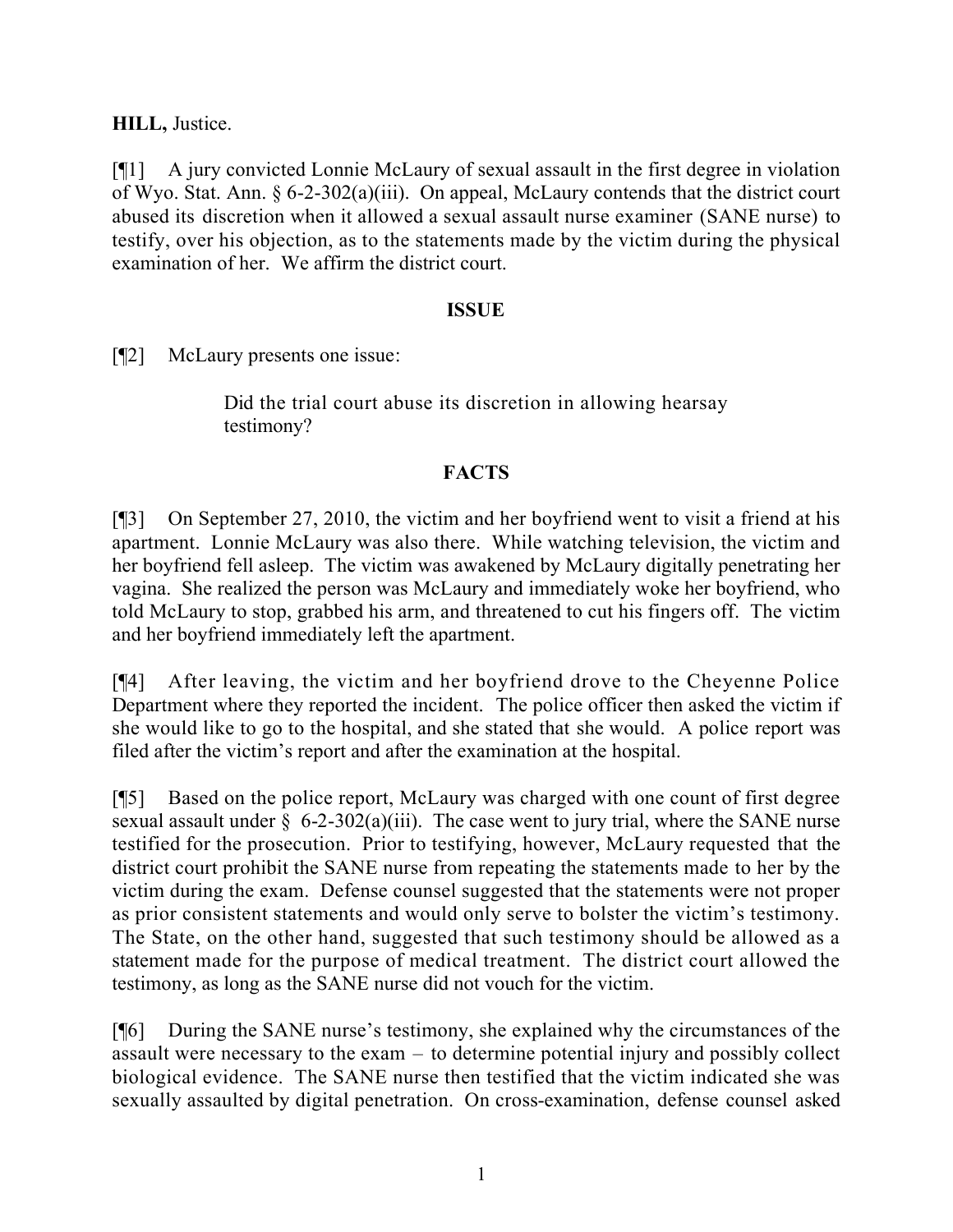the SANE nurse to clarify the nature of the assault, and then on redirect, the SANE nurse refreshed her recollection with her exam report. The SANE nurse then testified that the victim told her assailant to stop.

[¶7] A jury found McLaury guilty as charged, and on May 24, 2012, the district court imposed a sentence of five to seven years, suspended in favor of five years of probation (which was later revoked). This appeal followed.

# **STANDARD OF REVIEW**

[¶8] "Our review of rulings by a trial court, admitting or excluding evidence, is premised upon deference to the trial court, and we do not reverse a case because of evidentiary rulings unless an abuse of discretion is demonstrated." *Oldman v. State,* 998 P.2d 957, 960 (Wyo. 2000).

# **DISCUSSION**

[¶9] In his only issue, McLaury argues that the district court abused its discretion in allowing hearsay testimony from the SANE nurse who testified about her examination of the victim in this case, and repeated a portion of the victim's statements. Specifically, McLaury contends that the district court did not properly apply the exception and the foundational requirements found in W.R.E. 803(4), "Statements for Purposes of Medical Diagnosis." In response, the State contends that the victim's statements to the SANE nurse were properly admitted under Rule 803(4) and that the foundational requirements under the rule were satisfied.

[¶10] Hearsay is "a statement, other than one made by the declarant while testifying at the trial or hearing, offered in evidence to prove the truth of the matter asserted." W.R.E 801(c). Hearsay is inadmissible unless it falls into one of the exceptions recognized by the rules of evidence, and the exception at issue in this case is found in Rule 803(4), which reads as follows:

# **Rule 803. Hearsay exceptions; availability of declarant Immaterial.**

The following are not excluded by the hearsay rule, even though the declarant is available as a witness:

. . . . (4) *Statements for purposes of medical diagnosis or Treatment*. Statements made for purposes of medical diagnosis or treatment and describing medical history, or past or present symptoms, pain, or sensations, or the inception or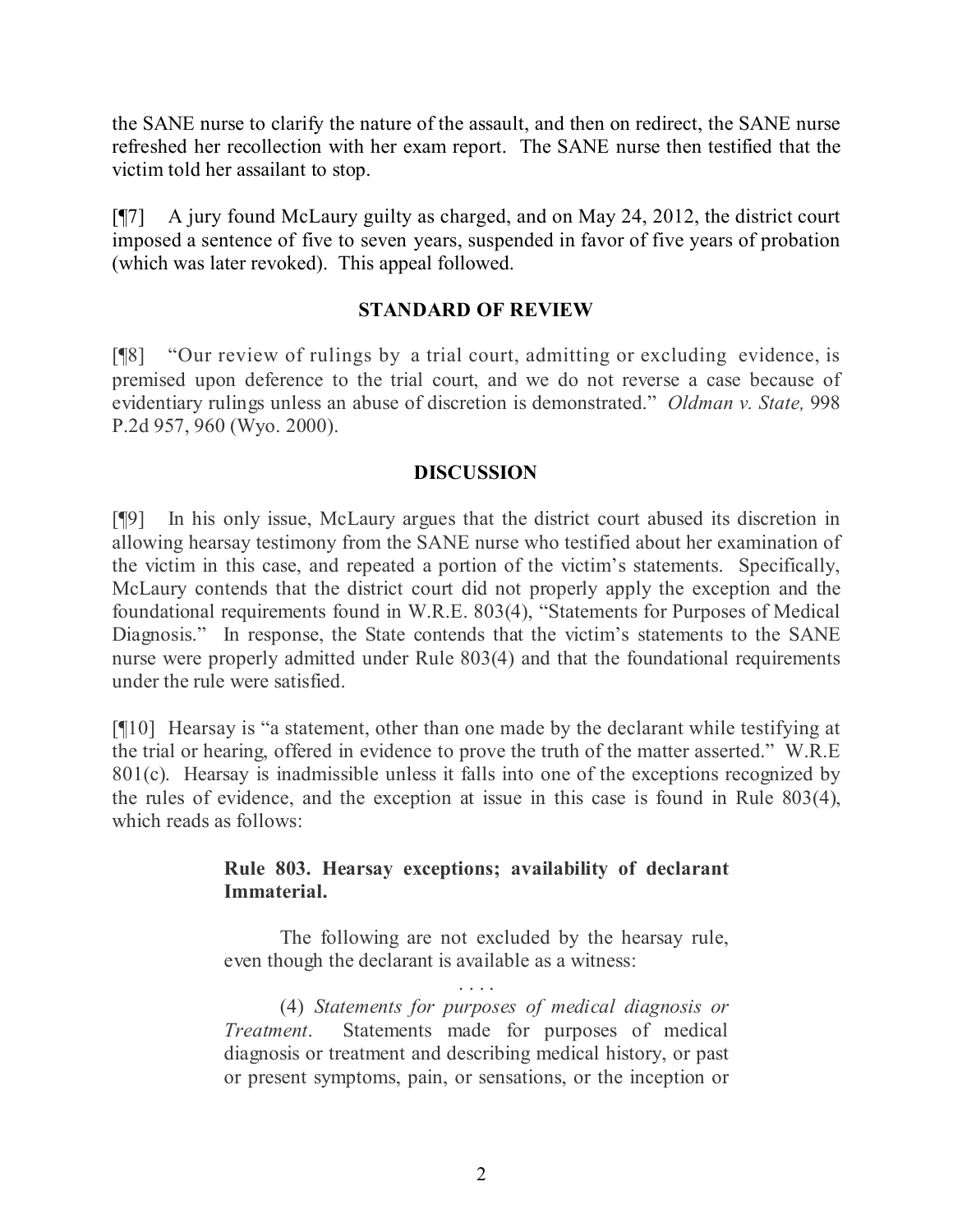general character of the cause or external source thereof insofar as reasonably pertinent to diagnosis or treatment.

It has been said by this Court that the reason for this exception is the likelihood that the declarant was motivated to tell the truth by the belief that the effectiveness of the treatment depended upon the accuracy of the information relayed. *Oldman*, 998 P.2d at 961. A New Mexico Supreme Court case expounded on the line of thinking behind the exception:

> Two underlying rationales traditionally animate [the exception]. First, the "help-seeking motivation" counsels that the declarant's self-interest in obtaining proper medical attention renders "the usual risks of hearsay testimony … minimal when associated with medical treatment." *In re Esperanza M.,* 1998-NMCA-039, ¶ 9, 124 N.M. 735, 955 P.2 204 (1998). Indeed, statements made at the time of treatment may be *more* reliable than live testimony from the declarant offered at trial months or even years later. *See White v. Illinois,* 502 U.S. 346, 356, 112 S.Ct. 736, 116 L.Ed. 2d 848 (1992) ("[A] statement made in the course of procuring medical services, where the declarant knows that a false statement may cause misdiagnosis or mistreatment, carries special guarantees of credibility that a trier of fact may not think replicated by courtroom testimony.").

> The second rationale behind [the exception], commonly referred to as "pertinence," is that if a statement is pertinent to a medical condition, such that a medical care provider reasonably relies upon it in arriving at a diagnosis or treatment, the statement is deemed sufficiently reliable to overcome hearsay concerns. *Morgan v. Foretich*, 846 F.2d 941, 951 ( $4^{\text{th}}$  Cir. 1988) (Powell, J., concurring in part and dissenting in part [footnote omitted]) ("[A] fact reliable enough to serve as a basis for a physician's diagnosis or treatment generally is considered sufficiently reliable to escape hearsay proscription."). At common law, these two rationales were considered separate, independent requirements, each of which had to be satisfied to admit statements under the Rule. *See id.; United States v. Iron Shell*, 633 F.2d 77, 84 (8<sup>th</sup> Cir. 1980).

*State v. Mendez*, 148 N.M. 761, ¶¶ 20-21, 242 P.3d 328, 334 (N.M. 2010)*.*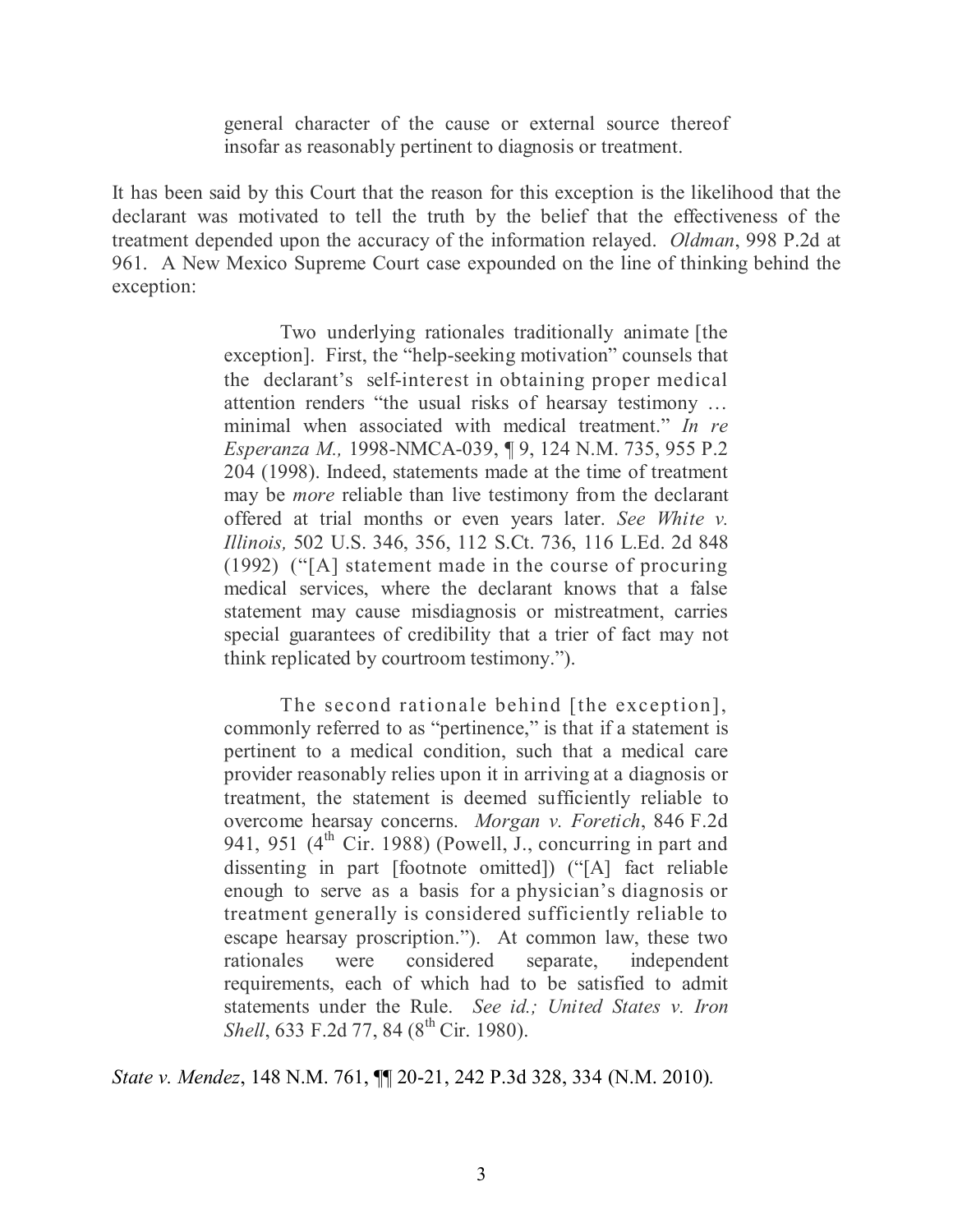[¶11] To ensure that the reason for the rule is satisfied, the existence of the proper foundation should be a primary consideration for the trial court when making its evidentiary ruling on such statements. *Stephens v. State,* 774 P.2d 60, 72 (Wyo. 1989) ("A proper foundation is essential, however, and the simple fact that the statement was made to a doctor or other medical personnel during treatment does not justify admission.") (overruled on other grounds by *Large v. State,* 2008 WY 22, 177 P.3d 807) (Wyo. 2008)). In *Stephens,* this Court explained "proper foundation" in relation to Rule 803 when it adopted the Eighth Circuit's two-part *Renville* test:

> \* \* \* [F]irst, the declarant's motive in making the statement must be consistent with the purposes of promoting treatment [or diagnosis]; and second, the content of the statement must be such as is reasonably relied on by a physician in treatment or diagnosis.

*Stephens*, 774 P.2d at 72 (quoting *United States v. Renville,* 779 F.2d 430, 436 (8 th Cir. 1985)). "[W]hen a statement is made to a physician for the purpose of providing evidence for a court proceeding rather than for treatment purposes, courts have held that the declarant lacks a "treatment motive" and that therefore the statement is inadmissible." *R.S. v. Knighton*, 125 N.J. 79, 87 (1991), 592 A.2d 1157, 1161 (N.J. 1991); *see also State v. D.R.*, 214 N.J. Super. 278, 289, n.4 (1986), 518 A*.*2d 1122, 1127 (N.J. App. Div. 1986), *rev'd on other grounds*, 109 N.J*.* 348 (1988), 537 A.2d 667 (N.J. 1988); *State in Interest of C.A.*, 201 N.J. Super*.* 28, 33-34 (1985), 492 A.2d 683, 686 (App. Div. 1985). Conversely, the medical diagnosis or treatment exception does not require an independent showing of the declarant's trustworthiness because the trustworthiness can be established by a showing that it was reasonably pertinent to diagnosis and was relied upon by the healthcare professional to arrive at an expert diagnosis. *King v. People,* 785 P.2d 596, 602 (Colo. 1990). Recently, even the United States Supreme Court weighed in on statements made for purposes of medical diagnosis or treatment and said that "by their nature," these statements are "made for a purpose other than use in a prosecution." *Michigan v. Bryant*, \_\_\_ U.S. \_\_\_, 131 S.Ct. 1143, 1157 n.9 (2011).

[¶12] In looking at whether the victim's statements, through the SANE nurse's testimony, are admissible in this case, decisions from other jurisdictions are instructive. New Mexico, in the *Mendez* case, *supra,* specifically, has pointed out the tenuous situation presented by SANE nurse testimony:

> We acknowledge the special challenges posed by determining the admissibility of statements made to SANE nurses under Rule 11-803(D), but we reject the notion that statements can be categorically excluded based on the professional status or affiliation of the individual to whom the statement is made. SANE nurses fill a void in our medical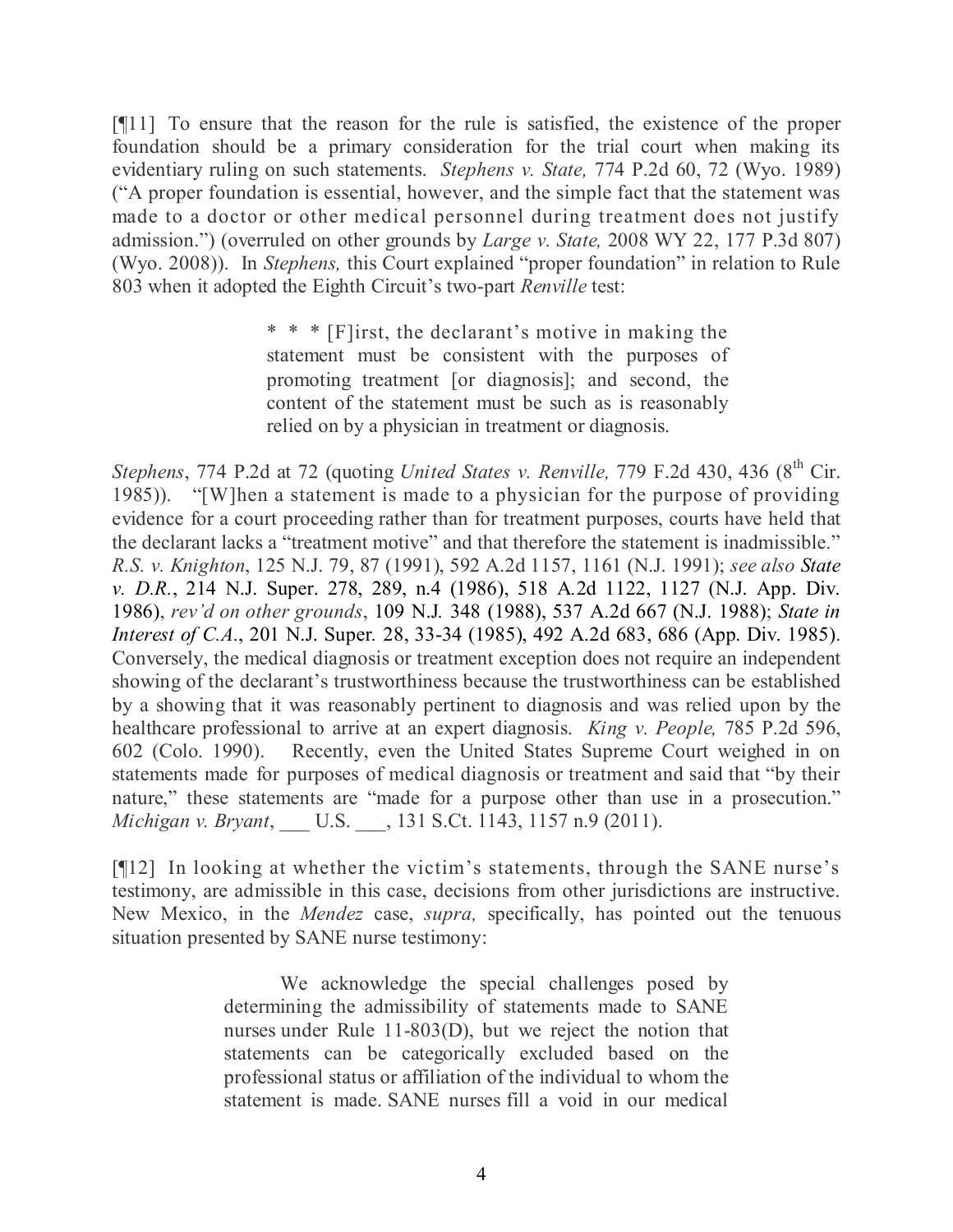system, providing critical treatment to patients at a time of great physical, emotional, and psychological vulnerability. As the State points out, SANE nurses may be better suited to provide this treatment due to their special training than non-SANE nurses and physicians. But they also have special expertise in gathering evidence for subsequent prosecution of the offender, which raises appropriate concerns about whether the statement was made for the purposes of seeking medical care or whether a medical provider could have reasonably relied upon the statement for diagnosis or treatment of the declarant.

Both Defendant and the State seem to agree that SANE nurses have a *dual* role: the provision of medical care and the collection and preservation of evidence. As the State's brief explains, SANE nurses "are overall more competent than emergency room<sup>[]</sup> doctors and non-SANE nurses at collecting and preserving evidence of value to the legal system." *See* Campbell, *supra* at 321 ("SANEs collect forensic evidence correctly and, in fact, do so better than physicians."). When compared with other medical providers, the goals of SANE nurses and SANE examinations can seem more closely aligned with law enforcement, which presents an acute risk that the SANE nurse's expert status can be abused to allow an end-run on the hearsay rule. Trial courts must be aware of the potential for such abuses, subjecting to close scrutiny the exchange between SANE nurse and patient to determine the statement's overall trustworthiness under Rule 11-803(D) in light of the two rationales highlighted above.

SANE nurses may be more adept at collecting and preserving evidence, but any medical provider who treats sexual abuse victims is engaged to some extent in the collection of evidence, and most understand that the evidence they collect--physical or otherwise--could be used in a subsequent prosecution. *See* Robert P. Mosteller, *Testing the Testimonial Concept and Exceptions to Confrontation:* "*A Little Child Shall Lead Them*," 82 Ind. L. J. 917, 952 (Fall 2007) ("There is every reason to assume that the vast majority of doctors and nurses are aware both of reporting requirements and the admissibility of many statements made to them during the examination process. The medical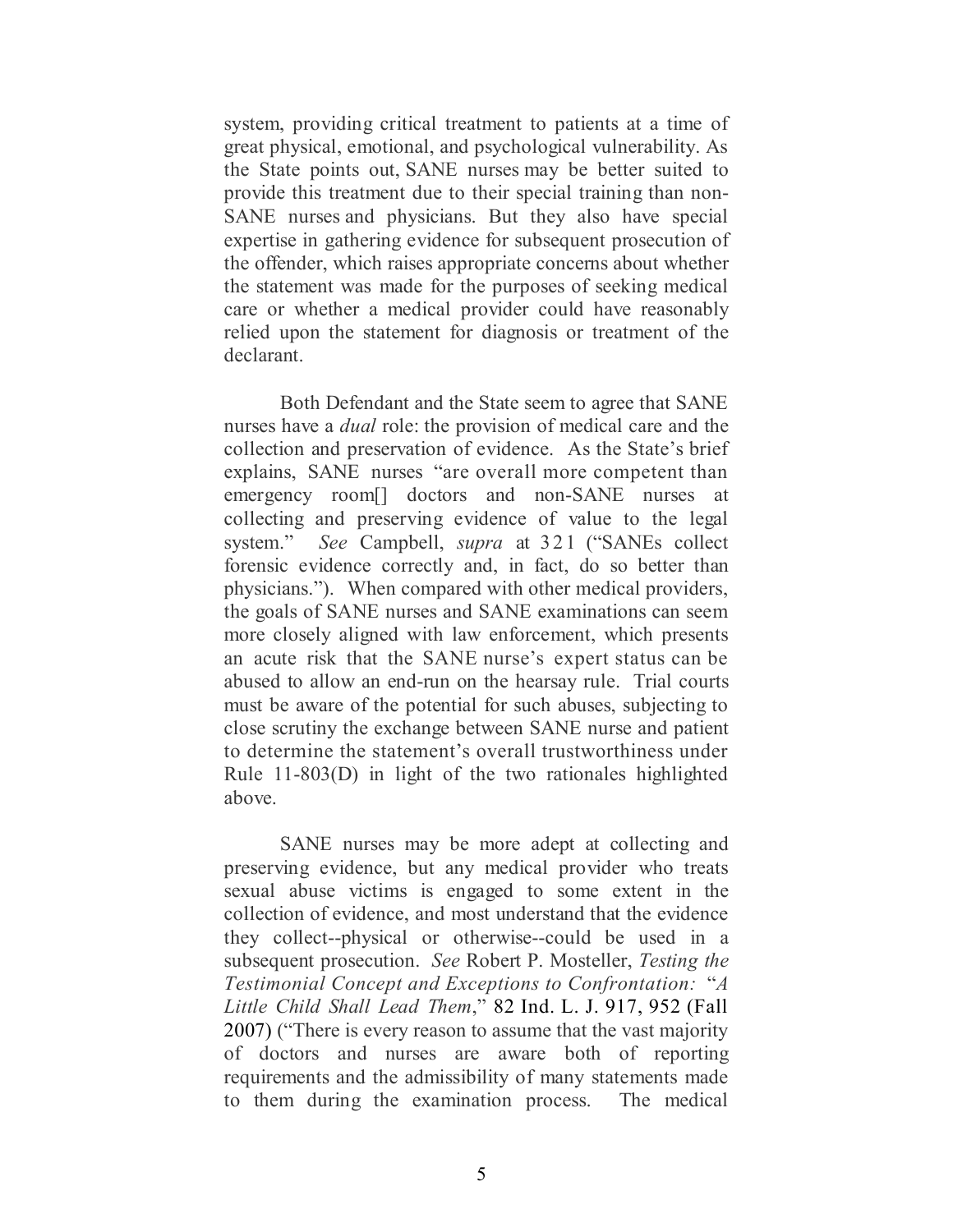examination thus always has the potential to feed directly into the criminal process, and use of the statements at trial is an obvious possibility." (footnote omitted)).

*Mendez*, ¶¶ 41, 42, 43, 242 P.3d at 339-40. The *Mendez* court further reasoned that

[a] trial court must therefore carefully parse each statement made to a SANE nurse to determine whether the statement is sufficiently trustworthy, focusing on the declarant's motivation to seek medical care and whether a medical provider could have reasonably relied on the statement for diagnosing or treating the declarant.

*Id.*, ¶ 43, 242 P.3d at 340.

[¶13] While it rejected a per se ban on statements made to a SANE nurse during an examination, the New Mexico Supreme Court held that the mere fact that the examination has both medical and forensic purposes does not render inadmissible all statements made during the course of the examination. *Mendez*, *¶* 38, 242 P.3d at 339. During an exam, a declarant may make a statement for medical diagnosis or treatment purposes, even if the primary purpose of the exam is forensic, and the question of admissibility should turn on whether the declarant's statements themselves are trustworthy, not simply whether the purpose of the exam was medical or forensic. *Id.,*  ¶¶ 31-32, 242 P.3d at 337-38.

[¶14] The *Mendez* case also details the multitude of ways that courts approach these cases:

> While some jurisdictions retain a two-part test for determining admissibility, several others including New Mexico regard the "pertinence" rationale to be independently sufficient to establish trustworthiness and admissibility under Rule 11-803(D). *Compare* 4 Michael H. Graham, *Handbook of Federal Evidence* § 803:4, at 175-78 (6th ed. 2006) (citing jurisdictions that impose traditional two-part requirement), *with State v. Massengill*, 2003-NMCA-024, ¶ 25, 133 N.M. 263, 62 P.3d 354 ("'[U]nlike the common law rule, [Rule 11- 803(D)] does not require inquiry into the patient's motive in making the statement,' so long as the statements were relied upon by the physician." (quoting *State v. Altgilbers*, 109 N.M. 453, 460, 786 P.2d 680, 687 (Ct. App. 1989))); *Esperanza M.*, 1998 NMCA 039, ¶ 14, 124 N.M. 735, 955 P.2d 204 ("[T]his Court and our Supreme Court have relied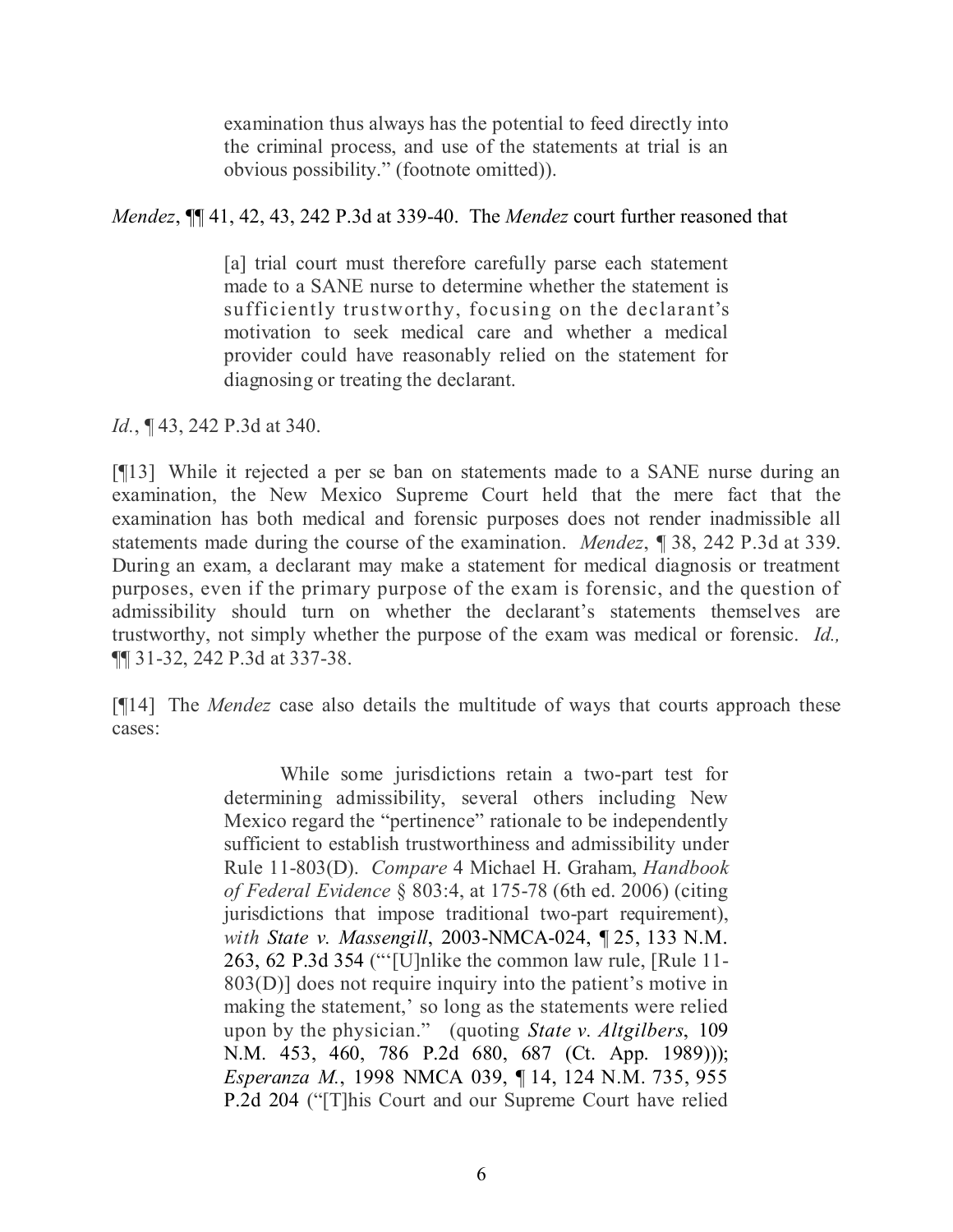on the foundation established by the party seeking to admit the hearsay testimony that testimony is admissible if it is 'reasonably pertinent' for medical diagnosis or treatment." (citing *State v. Woodward*, 121 N.M. 1, 8, 908 P.2d 231, 238 (1995), *abrogation recognized by State v. Granillo-Macias*, 2008-NMCA-021, 143 N.M. 455, 176 P.3d 1187)); *Altgilbers*, 109 N.M. at 459-60, 786 P.2d at 686-87; *and* Graham, *supra* § 803:4, at 178 ("A third group of jurisdictions does not require a specific showing of motive; rather, they inquire whether the subject-matter of the declarant's statement was reasonably pertinent to diagnosis or treatment.").

… while we agree with the conclusion in *Altgilbers* and other persuasive precedents that the "pertinence" rationale alone can provide a sufficient basis upon which to admit a statement under Rule 11-803(D), we would not go so far as to ignore the help-seeking motivation of the declarant altogether, whether in a child sexual abuse setting or any other case. The better approach, in our view, is for trial courts to take *both* rationales into consideration, depending on the circumstances of each case, focusing all the while on the trustworthiness of each statement. Trustworthiness can be established under either rationale alone, or some degree of both. In any event, trial courts are best suited to consider the relevant facts and circumstances of a given case in order to make the ultimate determination.

*Mendez*, ¶¶ 22, 23, 242 P.3d at 334-35.

[¶15] By and large, we agree with the New Mexico court, and agree that the most practical approach for this Court is to look at both rationales, in keeping with our adoption of the two-part test, while still focusing on the trustworthiness of the statements, which can be established by considering one rationale or some degree of both rationales. We also appreciate New Mexico's focus on the inevitability that during an exam, a declarant may make a statement for medical diagnosis or treatment purposes, even if the primary purpose of the exam is forensic. The bottom line is the question of admissibility and whether the declarant's statements themselves are trustworthy. *Mendez*, ¶ 31, n.4, 242 P.3d at 337. After all, "The extent to which a statement as to cause is pertinent to diagnosis or treatment rests within the discretion of the trial judge, who may consider the health care provider's testimony in making that determination." 13 Robert Lowell Miller, Jr., *Indiana Practice: Indiana Evidence* § 803.104 (3d ed. 2007) (citations omitted); *see also* Ind. Evidence Rule 104(a) ("Preliminary questions concerning . . . the admissibility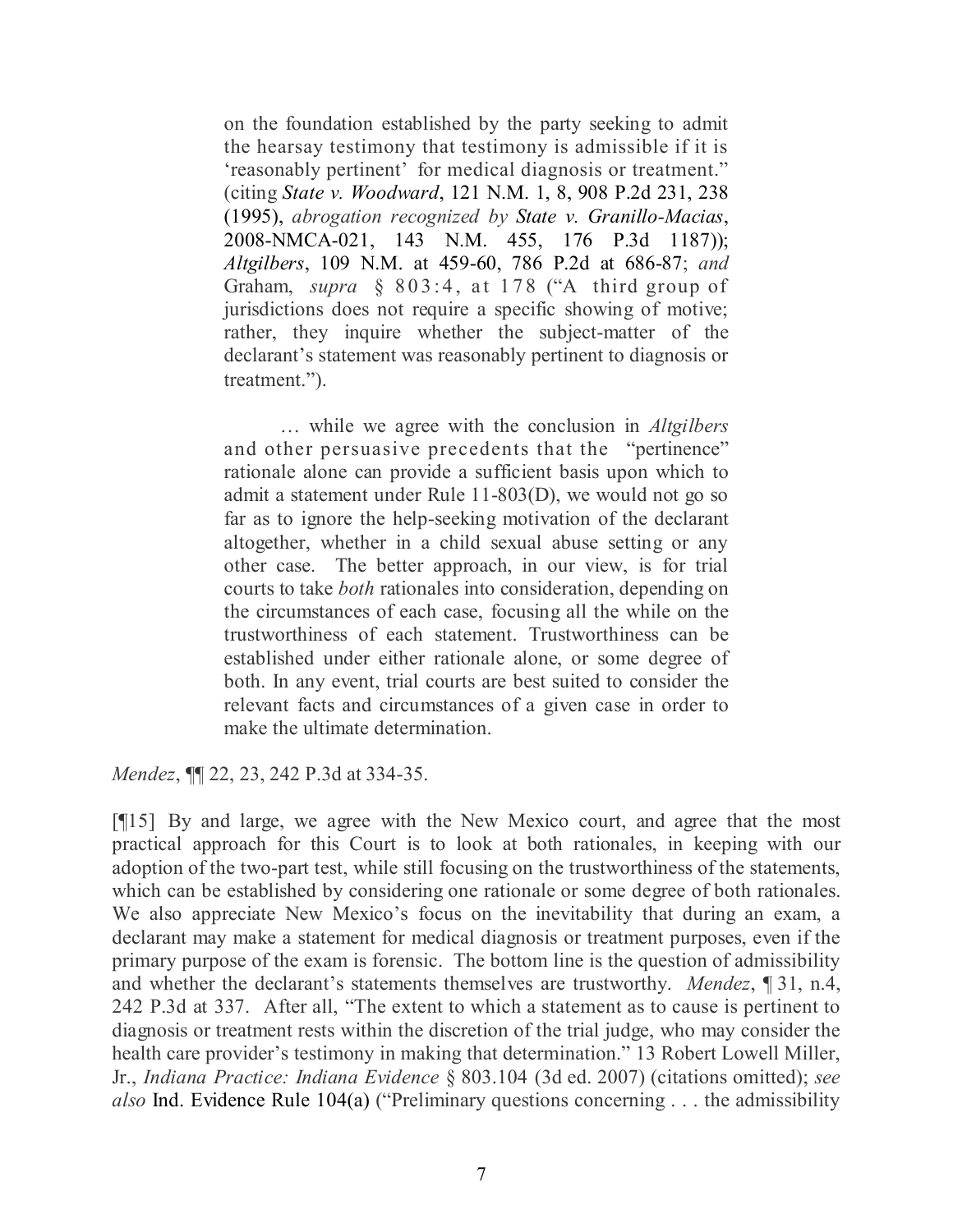of evidence shall be determined by the Court[.]"); 21A Charles Alan Wright & Kenneth W. Graham, Jr., *Federal Practice and Procedure* § 5053.3, p. 90 (2d ed. 2005) ("The judge determines the preliminary facts regarding the hearsay exceptions in Rule 803[.]").

[¶16] That said, we turn to McLaury's argument that the State did not satisfy the first foundational requirement because it did not establish that the victim intended that her statements to the SANE nurse would be used for medical diagnosis or treatment. Rather, McLaury submits that the victim believed her statements were made for evidence collection purposes and that the exam would be used for prosecution purposes. McLaury argues that *explicit* testimony about the victim's motive to make the statements was required. We conclude that the victim's statements were clearly admissible under the first prong. The SANE nurse testified that the first thing she does during an examination is meet the patient and discuss what happened during the assault. She explained that inquiring into the circumstances of the assault is an important part of the medical examination because "it helps guide me to areas where there could potentially be injury that I would have to treat. It also guides me to areas where I might be able to collect possible biological evidence." The SANE nurse later testified that "the patient stated to me that she had been sexually assaulted by the assailant placing his fingers into her vagina." Also, the SANE nurse testified on cross-examination that the victim "stated to me that the assailant inserted his fingers into her vagina, but she did not state to me how many times it had occurred or how many fingers were used." The SANE nurse further testified that the victim "reported some tenderness with the examination."

[¶17] The trial court concluded that the victim's statements qualified as statements made for purposes of medical diagnosis or treatment without making any specific findings as to the victim's motive or the SANE nurse's reliance. Nevertheless, the record supports that conclusion. The nurse specifically testified that she relied on the medical history to guide her examination and asks what happened during an alleged assault "for the diagnosis and treatment of my patient," thereby satisfying the first prong of the reliability test. She also testified that SANE nurses normally rely on similar histories to "guide me to areas where there could potentially be injury that I would have to treat." McLaury's argument that the victim's statements to the SANE nurse were made specifically for use in McLaury's prosecution falls short. The SANE nurse checked the victim for injuries and counseled her about preventative treatments for sexually transmitted infections. While it is true that evidence collected was turned over to police, the exam was conducted at the hospital for medical purposes. All of the above demonstrates the reasonableness of the SANE nurse's reliance on the victim's statements in satisfaction of the second prong of the reliability test.

[¶18] As much as we look to the record for our conclusion, what is *not* in the record is also telling. Nothing in this record indicates that the victim had an ulterior or underhanded motive when telling her story to the SANE nurse. Moreover, there is nothing in the record that indicates that the victim was motivated by anything other than a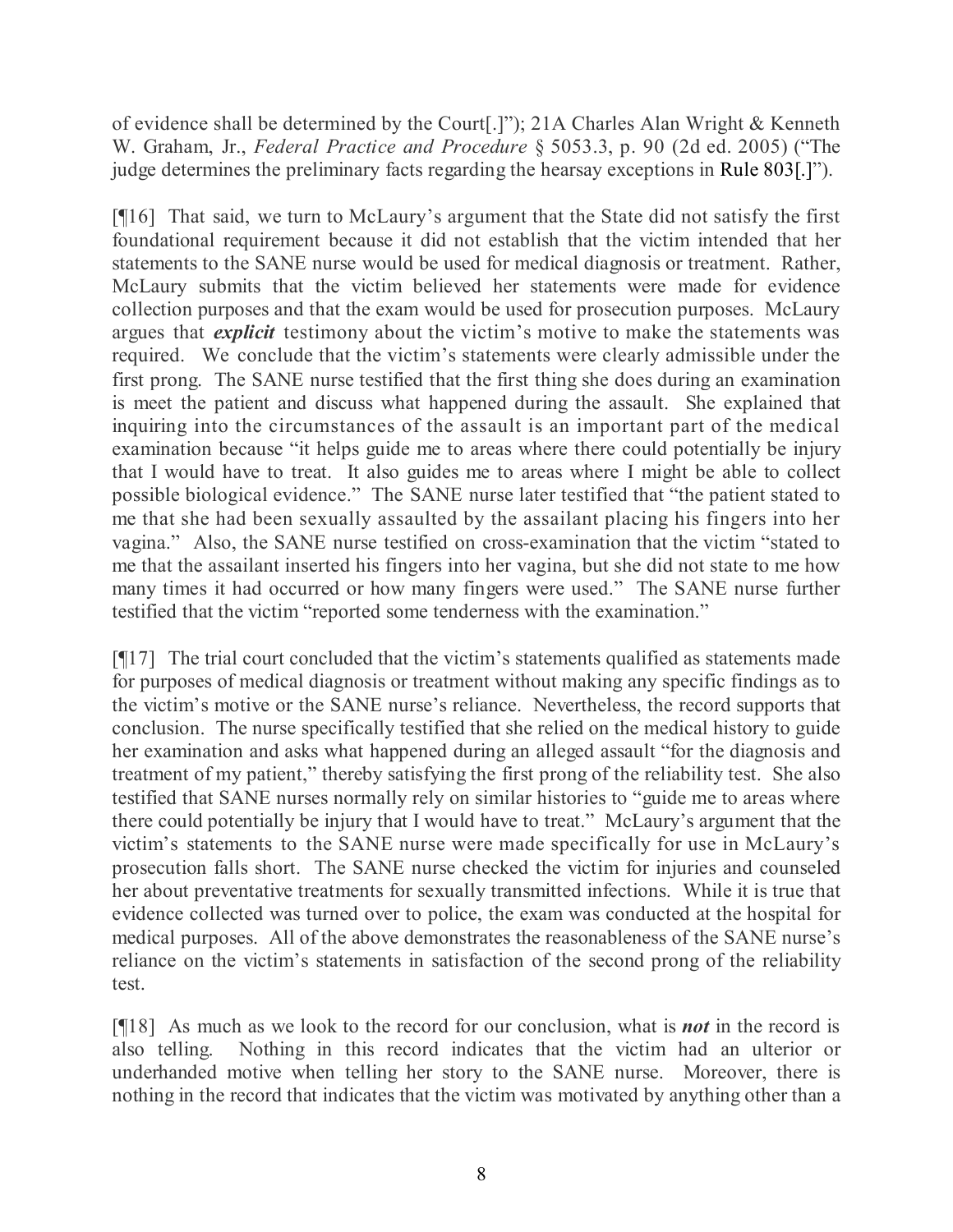desire to receive appropriate medical care or that she did not understand the importance of telling the truth.

[¶19] McLaury's argument that the victim's statements to the SANE nurse were made specifically for use in McLaury's prosecution falls short. The SANE nurse checked the victim for injuries and counseled her about preventative treatments for sexually transmitted infections. The victim chose, when asked, to go to the hospital after reporting the incident.

[¶20] The trial court did not abuse its discretion in allowing the SANE nurse to testify as she did.

# **CONCLUSION**

[¶21] McLaury's conviction is affirmed, and we conclude that the district court did not abuse its discretion when it admitted the victim's statements made during her sexual assault examination under W.R.E. 803(4).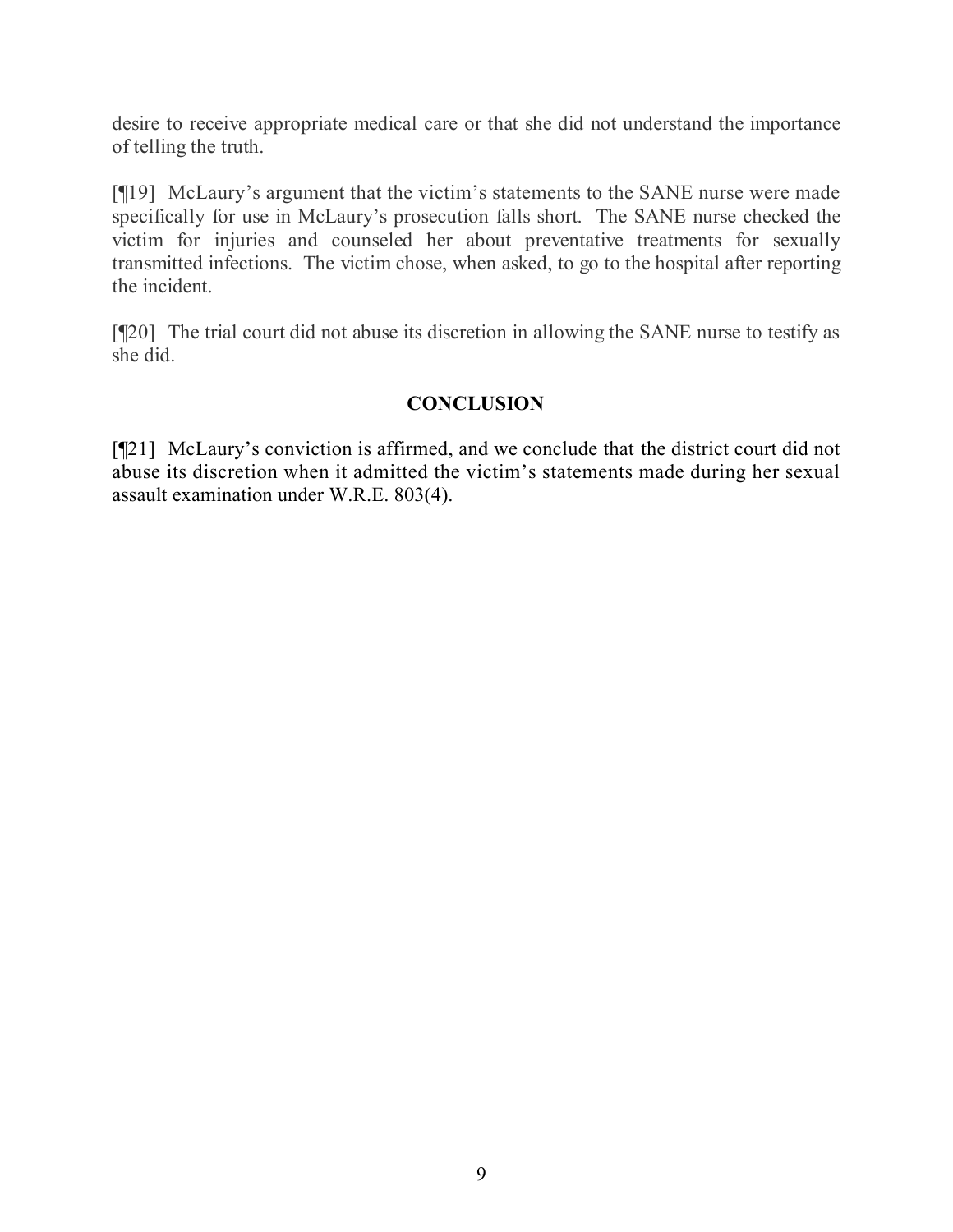**BURKE, Justice,** specially concurring, with whom **VOIGT, Justice,** joins.

[¶22] I concur in the result reached by the majority. I write separately because I would take a different path to reach that result. I would conclude that the State failed to demonstrate that the victim's hearsay statements to the SANE nurse were admissible. The State did not establish that the victim made those statements for the purpose of receiving medical treatment. It was error to admit those statements into evidence. However, I would also conclude that the error was harmless and would affirm the conviction.

[¶23] It is undisputed that the victim's statements to the SANE nurse were hearsay and inadmissible unless they fell within a specific exception to the hearsay rule. At trial, the State sought admission of the statements under the medical treatment exception to the hearsay rule, W.R.E. 803(4). In order for the statements to qualify for admission under this exception, a proper foundation must be provided. *Stephens v. State*, 774 P.2d 60, 72 (Wyo. 1989) ("A proper foundation is essential, however, and the simple fact that the statement was made to a doctor or other medical personnel during treatment does not justify admission."), *overruled on other grounds by Large v. State*, 2008 WY 22, 177 P.3d 807 (Wyo. 2008). The proponent of the statement must establish that: (1) the declarant's motive in making the statement is consistent with the purposes of promoting treatment or diagnosis; and (2) the content of the statement must be such as is reasonably relied upon by a medical provider in treatment or diagnosis. *Stephens*, 774 P.2d at 72. In this case, the State bore the burden of laying the proper foundation for admissibility of the statements.

[¶24] The majority properly recognizes that the exchange between the SANE nurse and the victim must be closely scrutinized to determine the overall trustworthiness of the statements. Such scrutiny involves an evaluation of the declarant's motivation in seeking medical care and the reasonableness of the medical provider's reliance on the statement for diagnosis or treatment. *Mendez*, ¶ 43, 242 P.3d at 340. The majority concludes that the State satisfied its foundational burden. I disagree.

[¶25] The majority concludes that "there is nothing in the record that indicates that the victim was motivated by anything other than a desire to receive appropriate medical care." To the contrary, there is nothing in the record indicating that the victim went to the hospital for treatment. The only evidence relevant to that issue establishes that the victim went to the hospital for a forensic exam, not treatment.

[¶26] Prior to calling the SANE nurse as a witness, the State introduced testimony from three witnesses: Officer Micah Veniegas, the victim, and the victim's boyfriend. Their testimony was consistent and undisputed. According to that testimony, the victim went to the hospital at the request of law enforcement to have a "rape kit" administered. The record reflects the following: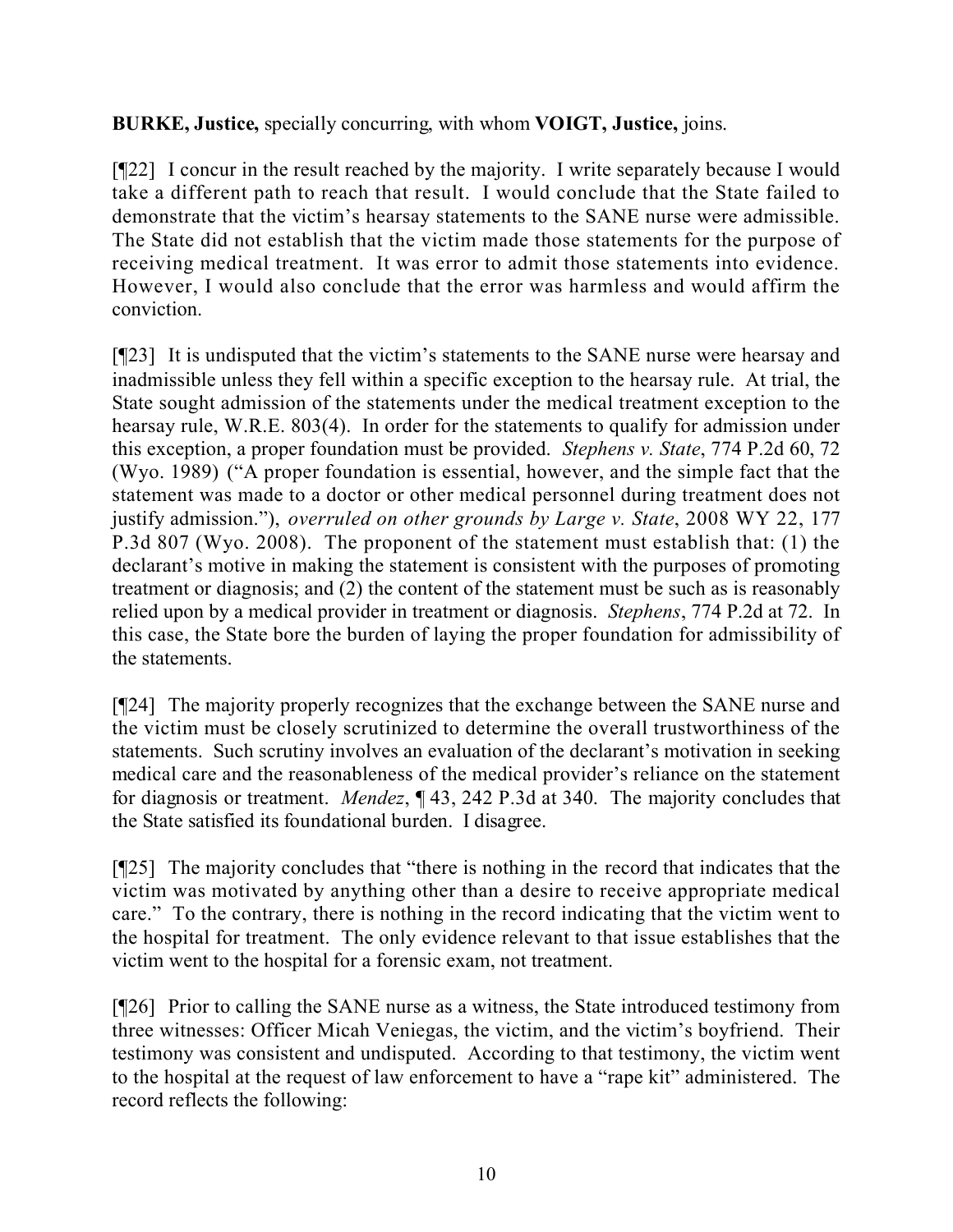- Officer Veniegas testified: "Based on that, after I contacted the sergeant, [we] decided to have the victim . . . go down to the [hospital] and have a sexual assault kit conducted on her."
- The victim testified that she went to the hospital because: "After we had filled out the statement and everything like that, the officer had asked me if I would like to go to the hospital and do one of those, like, rape kits, sexual assault kits. And I told him yes."
- The boyfriend testified that they went to the hospital for "a rape kit."
- The victim did not immediately seek medical treatment upon arriving at the hospital. According to Officer Veniegas, after they arrived at the hospital, he learned that "they did not have a SANE nurse at the hospital at that time." He then "advised them that they needed to contact the SANE nurse and have her respond to the hospital." They waited for an hour and a half for the SANE nurse to arrive. There is no evidence that the victim received or sought any medical treatment in the interim.

All of this evidence is at odds with the majority's conclusion that the victim's motive for the visit with the SANE nurse was treatment. The majority's failure to address this evidence is contrary to its recognition that statements made to a SANE nurse must be subjected to "close scrutiny."

[¶27] Based on this evidence, I would conclude that the State failed to provide an adequate foundation for admissibility under the W.R.E. 803(4) exception. The district court erred in admitting the statements. The error, however, was harmless.

[¶28] We have previously recognized that an appellant who claims error must also establish that the error was prejudicial.

> If we conclude the trial court erred, we must then determine if the error was prejudicial. *Bromley v. State*, 2009 WY 133, ¶ 24, 219 P.3d 110, 116 (Wyo. 2009). An error is prejudicial if there is a reasonable possibility the verdict might have been more favorable to the appellant if the error had never occurred. *Callen v. State,* 2008 WY 107, ¶ 5, 192 P.3d 137, 141 (Wyo. 2008). The burden of proving prejudicial error